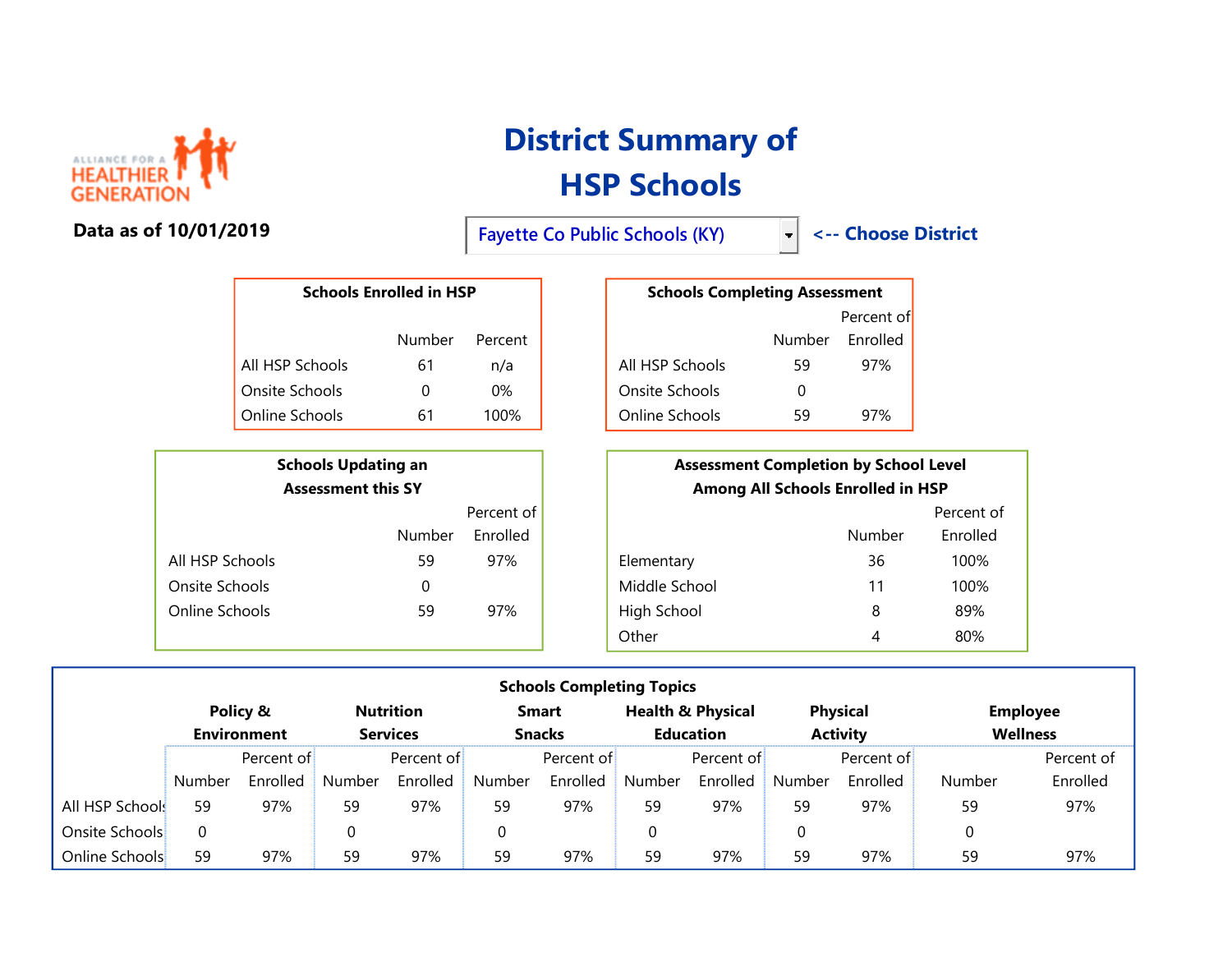## All HSP Schools <-- Choose HSP type to tailor the chart and tables below



Percentage of Items Fully Met on Current Assessments

■ National (All HSP Schools) Fayette Co Public Schools (KY) (All HSP Schools)

This graph compares the total number of assessment items fully implemented (marked as a "3") on the most recent Healthier Generation Healthy Schools Program Assessment for each topic of the assessment to the total number of assessment items that could be fully implemented for all schools.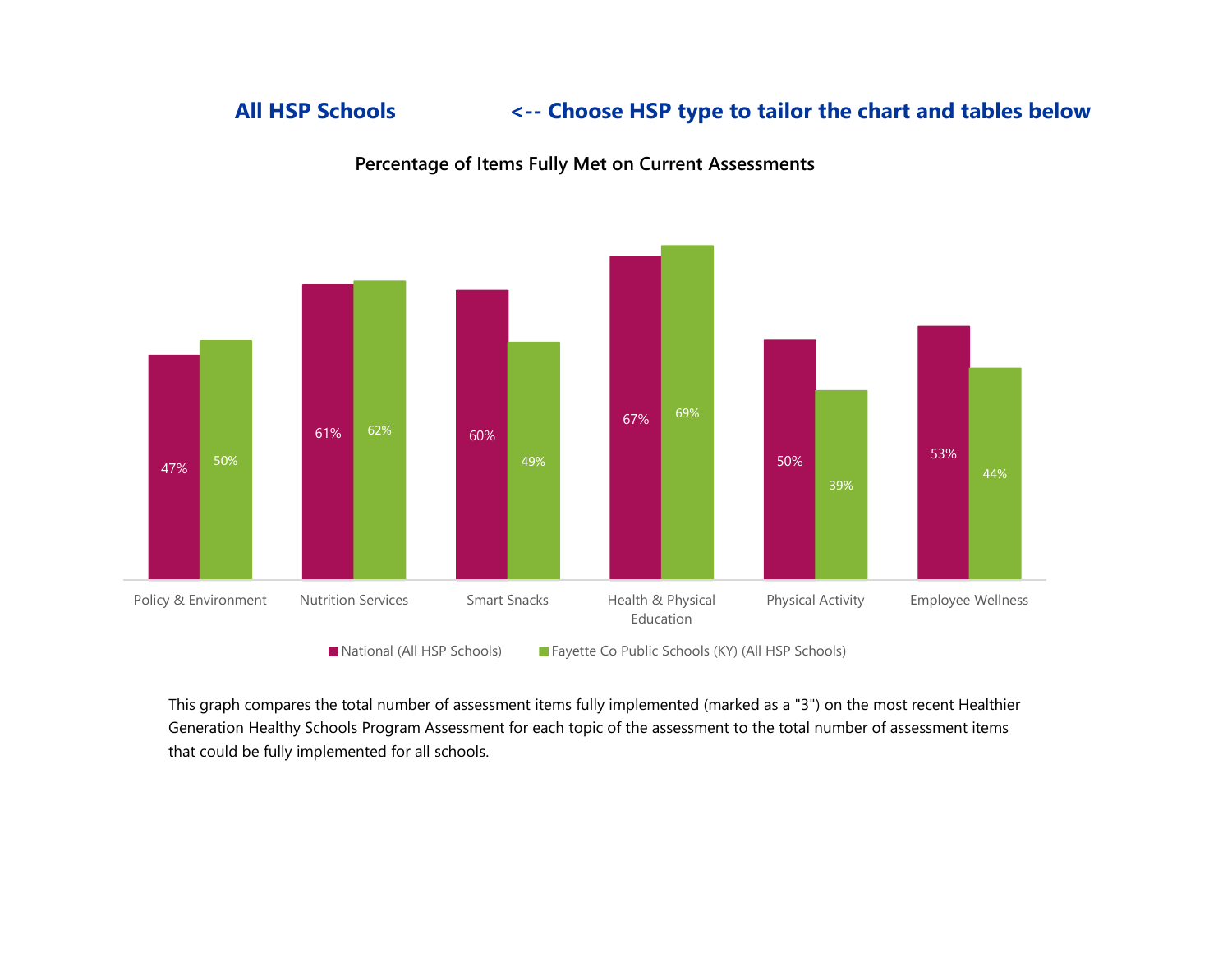| <b>Policy &amp; Environment (PO)</b> |                                                                                                                                                                                                                                                           | <b>Assessment Responses</b> |                                  |
|--------------------------------------|-----------------------------------------------------------------------------------------------------------------------------------------------------------------------------------------------------------------------------------------------------------|-----------------------------|----------------------------------|
|                                      |                                                                                                                                                                                                                                                           |                             | <b>Current Assessment</b>        |
| <b>Question</b>                      |                                                                                                                                                                                                                                                           | # Fully                     | % Fully                          |
| <b>Number</b>                        | <b>Question Text</b>                                                                                                                                                                                                                                      |                             | <b>Implementing Implementing</b> |
| $PO-1$                               | School has a representative committee or team that meets at least four times a year and oversees safety<br>policies and programs.                                                                                                                         | 42                          | 70%                              |
| $PO-2$<br>(new)                      | Written school health and safety policies that include all components (listed in HSP Framework).                                                                                                                                                          | 27                          | 46%                              |
| $PO-3$                               | School has implemented all components of the LEA or district's wellness policy (listed in HSP Framework).                                                                                                                                                 | 23                          | 38%                              |
| $PO-4$<br>(new)                      | School day starts at 8:30 am or later. (middle and high school only)                                                                                                                                                                                      | 12                          | 52%                              |
| $PO-5$<br>(new)                      | School has a full-time, registered school nurse responsible for health services all day, every day.                                                                                                                                                       | 15                          | 25%                              |
| $PO-6$<br>(new)                      | School has a full-time counselor, social worker, and pyschologist, and the recommended ratios are present<br>(listed in HSP Framework).                                                                                                                   | 45                          | 76%                              |
| $PO-7$<br>(new)                      | School provides educational resources for families that address all of the parenting strategies (listed in HSP<br>Framework).                                                                                                                             | 27                          | 46%                              |
| $PO-8$                               | Families have opportunities to be involved in all school decision-making processes for health and safety<br>policies and programs.                                                                                                                        | 38                          | 63%                              |
| PO-9<br>(new)                        | School partners with local community organizations, businesses, or local hospitals to engage students and<br>their families in all health promotion activities.                                                                                           | 23                          | 39%                              |
| PO-10<br>(new)                       | School works with community-based, out-of-school programs (e.g., Boys & Girls Clubs, 21st Century<br>Community Learning Centers, Parks and Recreation) to develop and implement routine activities that<br>promote health for all participating students. | 25                          | 42%                              |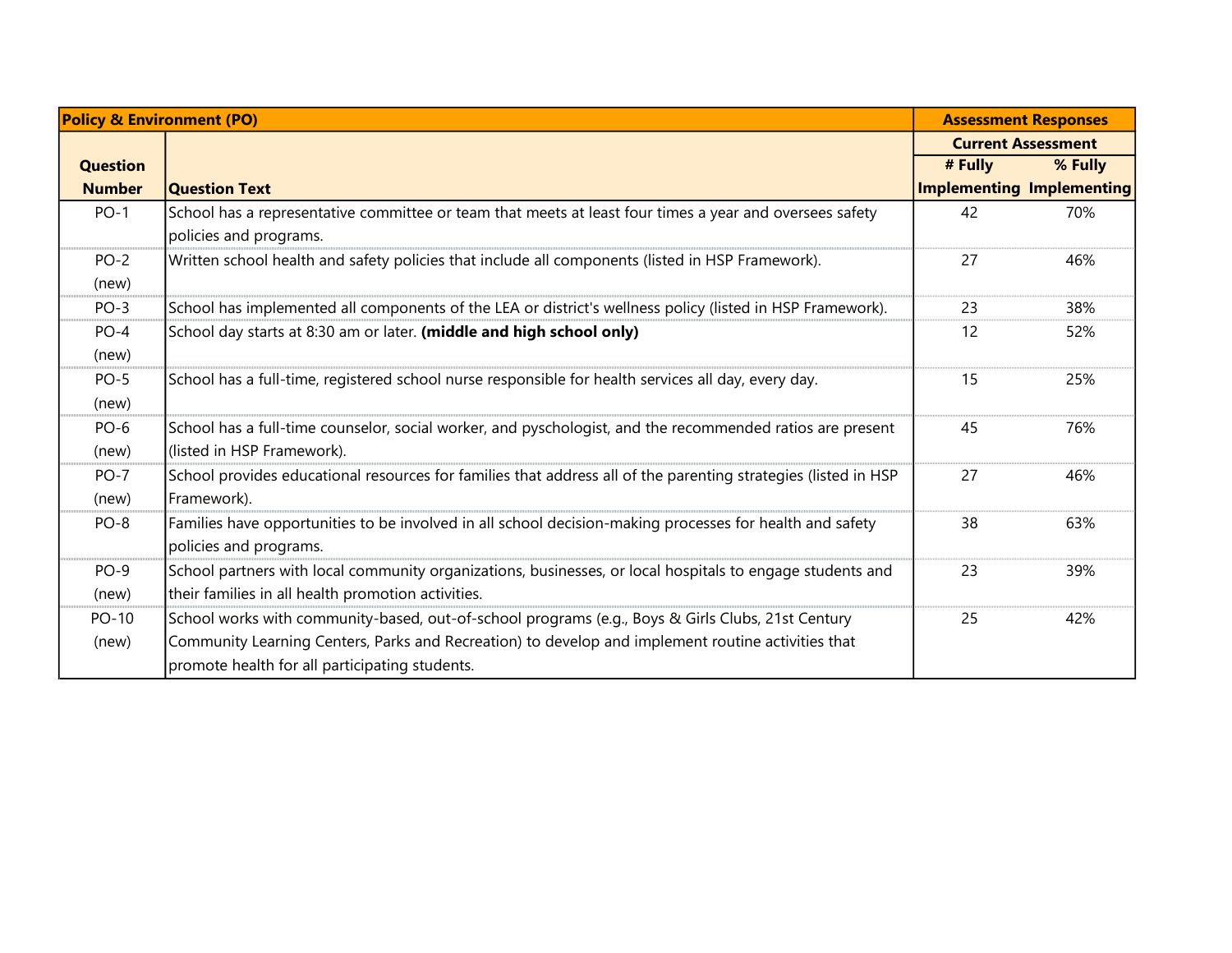| <b>Nutrition Services (NS)</b> |                                                                                                                 | <b>Assessment Responses</b> |                                  |
|--------------------------------|-----------------------------------------------------------------------------------------------------------------|-----------------------------|----------------------------------|
|                                |                                                                                                                 |                             | <b>Current Assessment</b>        |
| <b>Question</b>                |                                                                                                                 | # Fully                     | % Fully                          |
| <b>Number</b>                  | Question Text                                                                                                   |                             | <b>Implementing Implementing</b> |
| $NS-1$                         | School offers school meals (both breakfast and lunch) programs that are fully accessible to all students.       | 61                          | 100%                             |
| $NS-2$                         | School uses strategies to maximize participation in the school breakfast program.                               | 25                          | 42%                              |
| (new)                          |                                                                                                                 |                             |                                  |
| $NS-3$                         | School provides multiple alternative points of sale for reimbursable meals, such as outside lines, kiosks, grab | 12                          | 20%                              |
| (new)                          | and go options, reimbursable vending options, to maximize participation in the National School Lunch            |                             |                                  |
|                                | Program.                                                                                                        |                             |                                  |
| $NS-4$                         | School meals include a variety of offerings that meet six to eight criteria (listed in HSP Framework).          | 60                          | 98%                              |
| $NS-5$                         | School promotes healthy food and beverage choices and school meals using (10 or more) marketing and             | 59                          | 97%                              |
|                                | merchandising techniques (listed in HSP Framework).                                                             |                             |                                  |
| $NS-6$                         | All school nutrition program directors, managers, and staff meet of exceed the annual continuing                | 58                          | 95%                              |
|                                | education/training hours required by the USDA's Professional Standards requirements.                            |                             |                                  |
| $NS-7$                         | Venues outside the cafeteria (e.g., vending machines, school stores, canteens, snack bars, or snack or food     | 9                           | 15%                              |
|                                | carts) where food is available offer fruits and non-fried vegetables.                                           |                             |                                  |
| $NS-8$                         | Nutrition services staff members use three or more methods to collaborate with teachers to reinforce            | 50                          | 82%                              |
|                                | nutrition education lessons taught in the classroom (listed in HSP Framework).                                  |                             |                                  |
| $NS-9$                         | Both students and family members have opportunities to provide suggestions and feedback for school meal         | 21                          | 35%                              |
|                                | programs and other food and beverages sold, served and offered on the school campus.                            |                             |                                  |
| <b>NS-10</b>                   | School prohibits giving students food as a reward and withholding food as punishment, and both                  | 14                          | 23%                              |
|                                | prohibitions are consistently followed.                                                                         |                             |                                  |
| <b>NS-11</b>                   | Students have at least ten minutes to eat breakfast and at least twenty minutes to eat lunch, counting from     | 36                          | 59%                              |
|                                | the time they are seated.                                                                                       |                             |                                  |
| <b>NS-12</b>                   | School is implementing four to five Farm to School activities (listed in HSP Framework).                        | 46                          | 75%                              |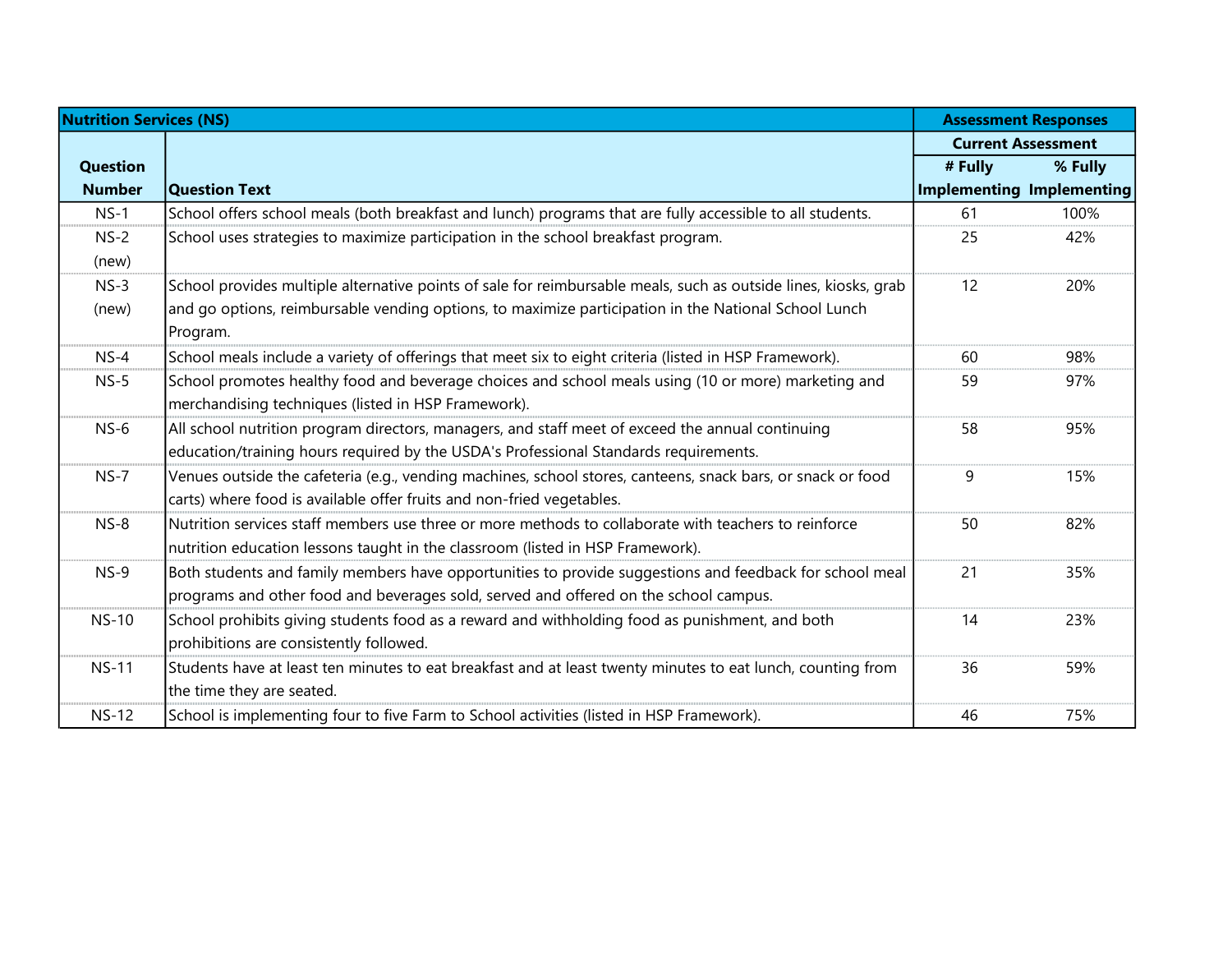| <b>Smart Snacks (SS)</b> |                                                                                                            | <b>Assessment Responses</b> |                                  |
|--------------------------|------------------------------------------------------------------------------------------------------------|-----------------------------|----------------------------------|
|                          |                                                                                                            |                             | <b>Current Assessment</b>        |
| <b>Question</b>          |                                                                                                            | # Fully                     | % Fully                          |
| <b>Number</b>            | <b>Question Text</b>                                                                                       |                             | <b>Implementing Implementing</b> |
| $SS-1$                   | All competitive foods sold during the school day meet or exceed the USDA's Smart Snacks in School          | 40                          | 67%                              |
|                          | nutrition standards, or we do not sell competitive foods at our school.                                    |                             |                                  |
| $SS-2$                   | All competitive beverages sold meet or exceed the USDA's Smart Snacks in School nutrition standards, or we | 45                          | 75%                              |
|                          | do not sell competitive beverages at our school.                                                           |                             |                                  |
| $SS-3$                   | Only foods and beverages that meet or exceed the USDA's Smart Snacks in School nutrition standards are     | 18                          | 31%                              |
| (new)                    | advertised or promoted, or no foods and beverages are advertised or promoted on school campus.             |                             |                                  |
| $SS-4$                   | All foods and beverages that meet or exceed the USDA's Smart Snacks in School nutrition standards, or we   | 30                          | 50%                              |
|                          | do not serve or offer additional foods or beverages at our school.                                         |                             |                                  |
| $SS-5$                   | All foods and beverages sold during the extended school day meet or exceed the USDA's Smart Snacks in      | 31                          | 52%                              |
|                          | School nutrition standards, or we do not sell foods and beverages during the extended school day at our    |                             |                                  |
|                          | school.                                                                                                    |                             |                                  |
| $SS-6$                   | All foods and beverages served and offered during the extended school day meet or exceed the USDA's        | 28                          | 47%                              |
|                          | Smart Snacks in School nutrition standards, or we do not serve or offer foods and beverages during the     |                             |                                  |
|                          | extended school day at our school.                                                                         |                             |                                  |
| $SS-7$                   | All fundraising efforts sell only non-food items, or all foods and beverages sold as fundraisers meet or   | 15                          | 25%                              |
|                          | exceed the USDA's Smart Snacks in School nutrition standards.                                              |                             |                                  |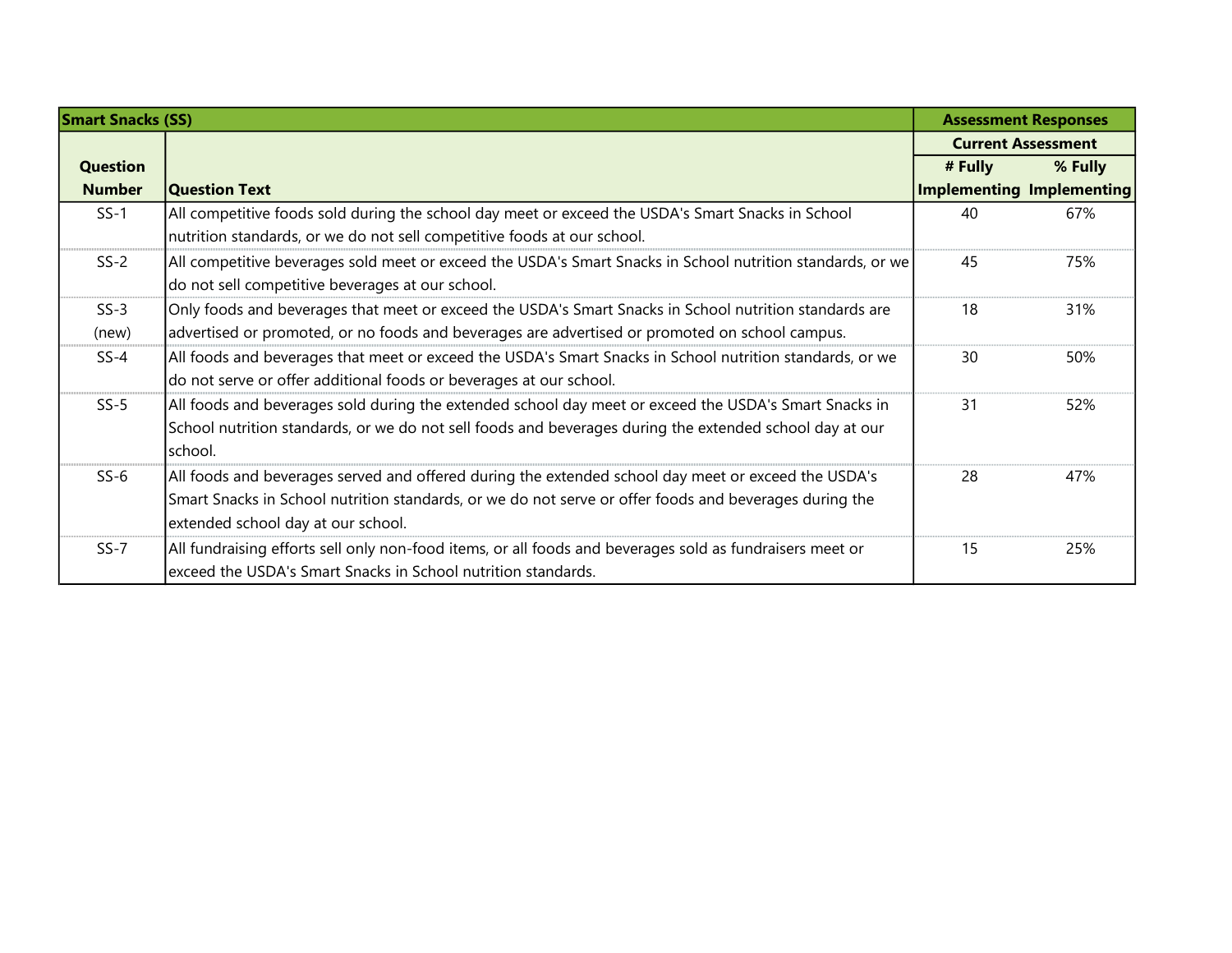| <b>Health &amp; Physical Education (HPE)</b> |                                                                                                                                                        | <b>Assessment Responses</b> |                                  |
|----------------------------------------------|--------------------------------------------------------------------------------------------------------------------------------------------------------|-----------------------------|----------------------------------|
|                                              |                                                                                                                                                        |                             | <b>Current Assessment</b>        |
| <b>Question</b>                              |                                                                                                                                                        | # Fully                     | % Fully                          |
| <b>Number</b>                                | <b>Question Text</b>                                                                                                                                   |                             | <b>Implementing Implementing</b> |
| $HPE-1$                                      | 150 minutes or more of physical education per week for all students in each grade throughout the school<br>year. (elementary school only)              |                             | 18%                              |
| HPE-2                                        | Physical education is required for all academic years. (middle and high school only)                                                                   | 2                           | 8%                               |
| HPE-3                                        | All teachers of physical education use an age-appropriate, sequential physical education curriculum that is                                            | 60                          | 98%                              |
|                                              | consistent with national or state standards for physical education and the district's requirements for physical<br>education.                          |                             |                                  |
| HPE-4                                        | Teachers keep students moderately to vigorously active for at least 50% of the time during most or all                                                 | 55                          | 92%                              |
|                                              | physical education class sessions.                                                                                                                     |                             |                                  |
| HPE-5                                        | All teachers of physical education are required to participate at least once a year in professional<br>development in physical education.              | 57                          | 93%                              |
| $HPE-6$                                      | All teachers of physical education are provided with at least eight kinds of these materials (listed in HSP                                            | 35                          | 59%                              |
| (new)                                        | Framework).                                                                                                                                            |                             |                                  |
| HPE-7                                        | All physical education classes taught by licensed teachers who are certified or endorsed to teach physical<br>education.                               | 60                          | 98%                              |
| HPE-8                                        | Students receive health education instruction in all grades. (elementary school only)                                                                  | 28                          | 74%                              |
| HPE-9                                        | School or district requires all students to take an pass at least one health education course. (middle and                                             | 11                          | 46%                              |
|                                              | high school only)                                                                                                                                      |                             |                                  |
| <b>HPE-10</b>                                | Health education curriculum address all the topics on physical activity (listed in HSP Framework).                                                     | 37                          | 62%                              |
| <b>HPE-11</b>                                | Health education curriculum address all the topics on healthy eating (listed in HSP Framework).                                                        | 28                          | 47%                              |
| <b>HPE-12</b>                                | All teachers of health education provide opportunities for students to practice or rehearse the skills needed<br>to maintain and improve their health. | 41                          | 68%                              |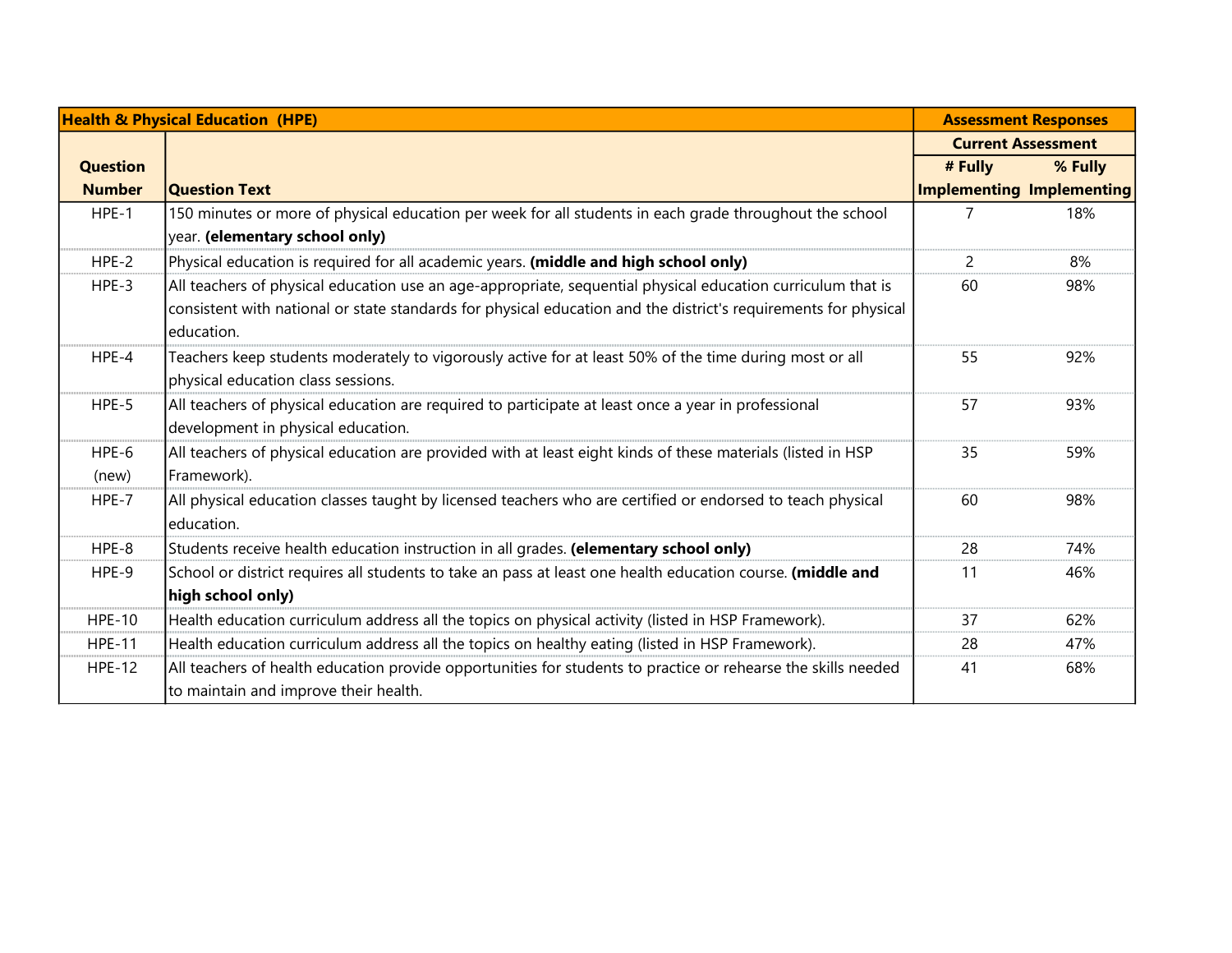| <b>Physical Activity (PA)</b> |                                                                                                                   | <b>Assessment Responses</b>      |                           |
|-------------------------------|-------------------------------------------------------------------------------------------------------------------|----------------------------------|---------------------------|
|                               |                                                                                                                   |                                  | <b>Current Assessment</b> |
| Question                      |                                                                                                                   | # Fully                          | % Fully                   |
| <b>Number</b>                 | Question Text                                                                                                     | <b>Implementing Implementing</b> |                           |
| $PA-1$                        | Recess is provided for at least twenty minutes each day, and teachers or recess monitors encourage students       | 33                               | 87%                       |
|                               | to be active. (elementary school only)                                                                            |                                  |                           |
| $PA-2$                        | All students are provided opportunities to participate in physical activity breaks in classrooms, outside of      | 31                               | 52%                       |
|                               | physical education, recess, and class transition periods.                                                         |                                  |                           |
| $PA-3$                        | School promotes or supports walking and bicycling to and/or from school in six or more ways (listed in HSP        | 25                               | 42%                       |
|                               | Framework).                                                                                                       |                                  |                           |
| $PA-4$                        | School offers opportunities for all students to participate in physical activity, before and after school,        | 20                               | 33%                       |
|                               | through organized physical activities (such as physical activity clubs, intramural sports, before school physical |                                  |                           |
|                               | activity).                                                                                                        |                                  |                           |
| $PA-5$                        | All classroom teachers are required to participate at least once a year in professional development on            | 5                                | 8%                        |
| (new)                         | promoting and integrating physical activity in the classroom.                                                     |                                  |                           |
| PA-6                          | Using physical activity as punishment and withholding physical education class as punishment are                  | 37                               | 61%                       |
|                               | prohibited, and both prohibitions are consistently followed.                                                      |                                  |                           |
| $PA-7$                        | Withholding recess as punishment is a written policy and this prohibition is consistently followed.               | 12                               | 32%                       |
|                               | (elementary school only)                                                                                          |                                  |                           |
| PA-8                          | Both indoor and outdoor facilities are available outside of school hours.                                         | 9                                | 15%                       |